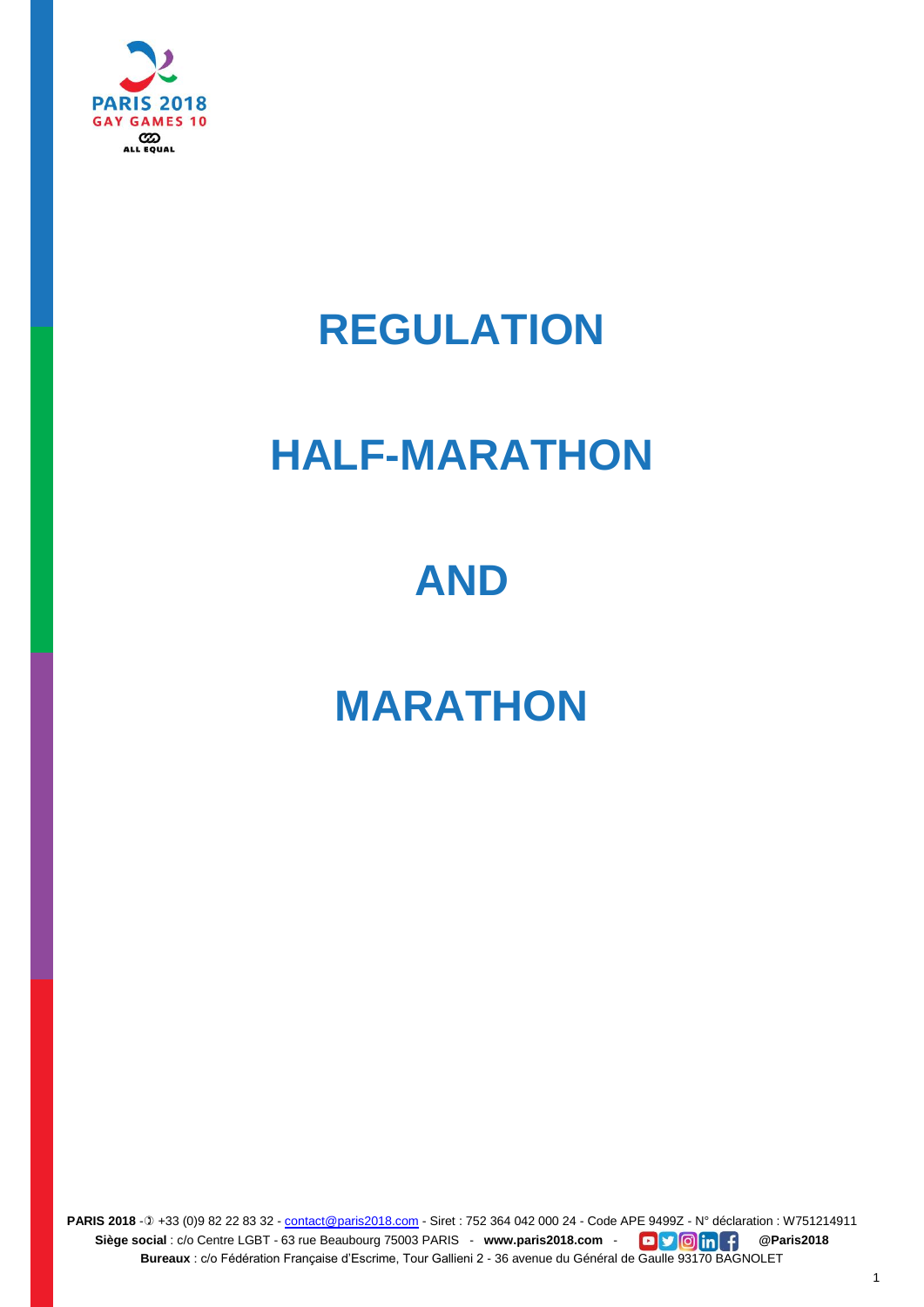## **I. PRESENTATION**

The Gay Games are the biggest sporting and cultural event open to all and to all adults, without distinction of gender identity or sexual orientation, ethnicity or disabilities... Without any selection, the 10th Gay Games federate more than 15 000 participants and 40 000 visitors on three principles: participation, inclusion and transcendence. During this event, **a semimarathon and marathon race** will be held Saturday, August 11 with a zone start / finish on the Avenue Foch.

### **II. ORGANIZER**

The Half Marathon and Paris Marathon 2018 held Saturday, August 11, 2018 by the **Front Runners in Paris** with the support of the **French Athletics Federation (FFA).**

### **III. COURSE**

The route is a loop of about 10 km which is carried out 2 times for the semi-marathon and 4 times for the marathon. Both courses are in line with FFA and IAAF regulations; has been officially measured according to the standards. Mileage will be indicated by vertical panels every kilometer. Departure is at 08:00 on the Avenue Foch.

The trail crosses the shady streets of the Bois de Boulogne.

## **IV. BEFORE ANY PARTICIPATION**

The event is open to licensed and non-licensed riders aged 18 years or more of age on race day. It is reminded that inspections will be made during the test to ensure perfect running smoothness conditions. It is expressly stated that runners compete in the race under their own responsibility.

Registration is on the registration site of Paris 2018 : <https://www.paris2018.com/fr/sports/marathon-half-marathon/>

## **V. ENTRY**

Paris 2018 is an event open to all persons over 18 years. No entry will be accepted on site. Thanks to public funding, sponsorship and patronage, 2018 Paris can offer registration fee lower than the actual cost of events.

Registration fees are comprised of a base price and a tariff for each sporting or cultural event selected.

The base price includes:

 $\triangleright$  Tickets for the opening and closing ceremonies as an athlete, artist or support;

 $\triangleright$  A participation medal: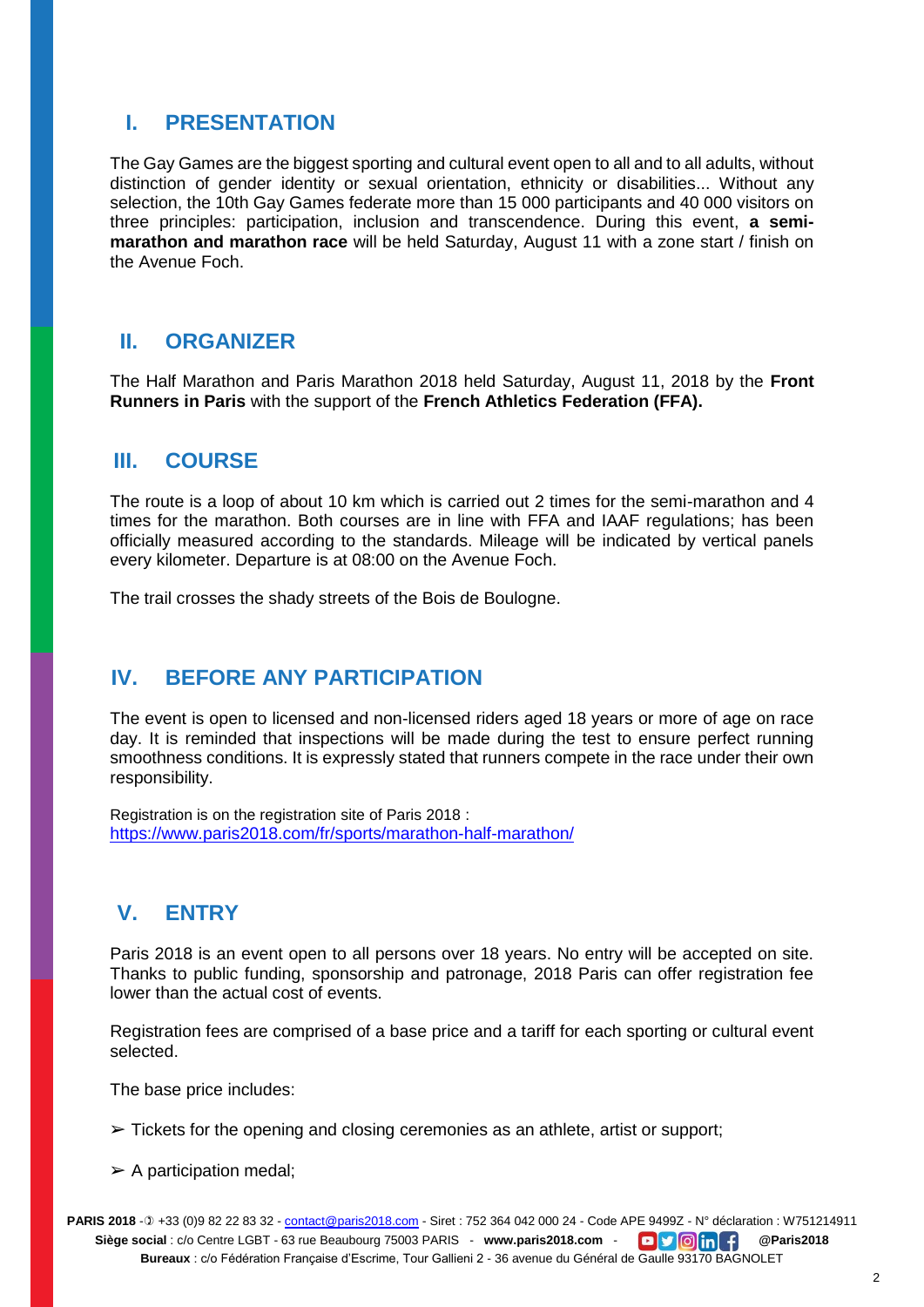$\triangleright$  A welcome bag;

 $\triangleright$  Access to the Accreditation Center and the Village of Gay Games;

 $\triangleright$  Pass transportation for non-residents of the IIe de France region.

Rates will increase steadily when registration begins (13 May 2016) until the deadline (June 30, 2018), and depending on the date and/or number of participants. Up to 1000 participants are expected.

### **VI. COMMITMENT**

Registration for the event are exclusively on the online registration platform Paris 2018 [https://www.paris2018.com/fr/sports/marathon-half-marathon/.](https://www.paris2018.com/fr/sports/marathon-half-marathon/)

For security reasons, the organization reserves the right to limit the number of competitors in the event.

Each entry is firm and final and can not be refunded for any reason whatsoever. Anyone handing back his bib to a third party will be held responsible in case of accident or caused by the latter during the event. The third party must ensure the validity of the medical certificate. The organization accepts no responsibility in case of accident in this type of situation.

### **VII. CANCELLATION**

The organization reserves the right to modify at any time the course.

In case of unfavorable weather conditions (important amounts of rain, strong thunderstorms ... risk), the departure be postponed for a few hours; Beyond the race is canceled.

In case of Major Reason (especially in bad weather and for safety reasons), the organization reserves the right to stop the event underway.

### **VIII. MEDICAL CERTIFICAT**

**This is a requirement** to participate in a sporting event.

In view of Article L. 231-3 of the Sports Code, it is specified that the medical certificate must include the words "non-cons to the practice of competitive sport" or "non-cons to the practice of running (or athletics) in competition."

Riders in possession of a license certificate issued by the French Athletics Federation, valid at the time of the race, must register their license number on the online registration form.

Licenses competition FSCF, FSGT and UFOLEP, valid at the time of the race are accepted if they show precisely the word "athletics". Other licenses are not accepted.

For licensed riders FF triathlon competition, following an agreement between the FFTRI, FFA and the Ministry of Sports (Circular No. 46 of 19 November 2008), the organizers of races off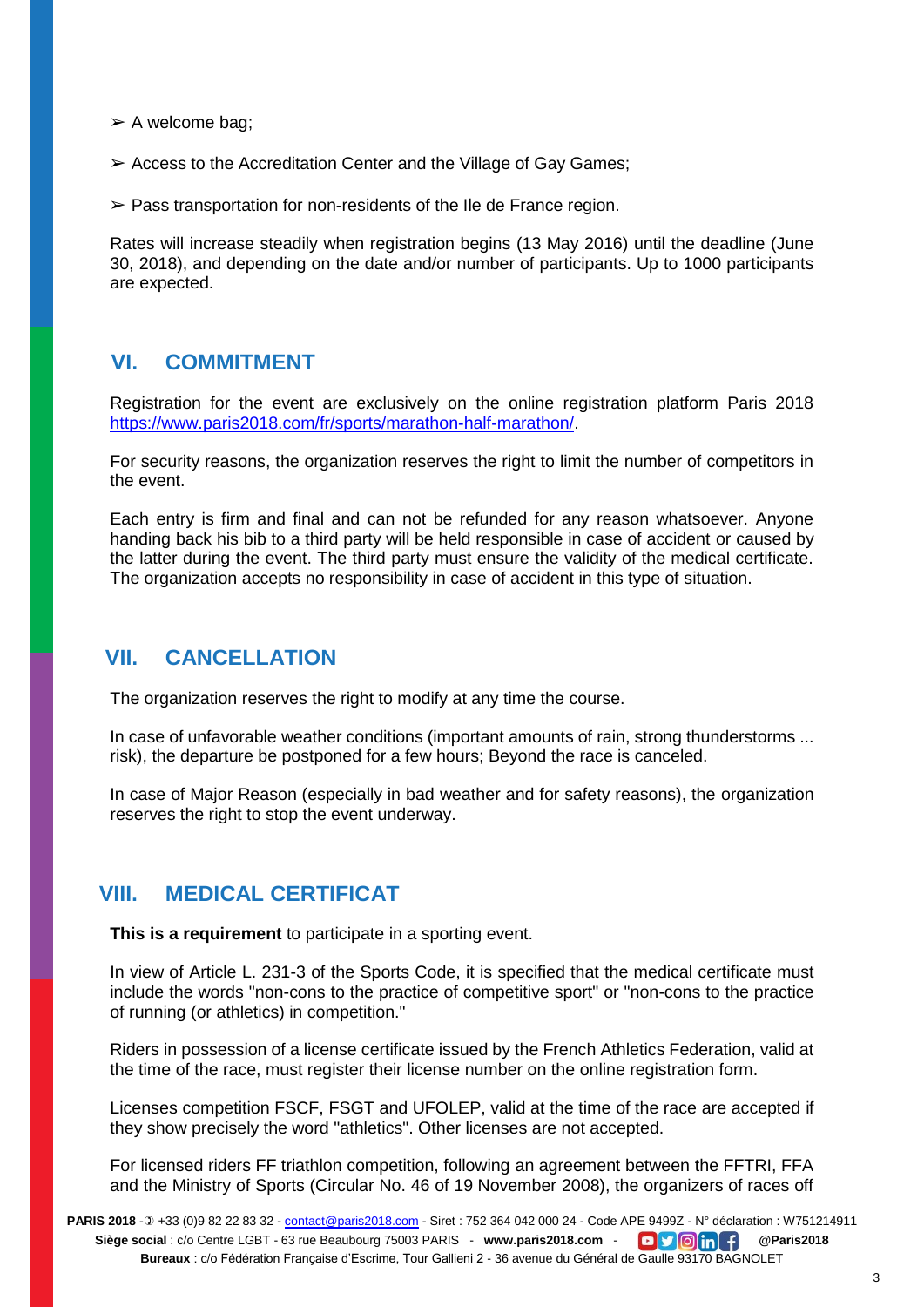stage can now accept FFTRI competition licenses, valid at the time of the race. They must list their license number on the online registration form.

Riders that are licensee to any other federation or unlicensed must have in their possession a medical certificate of non-cons to the practice of athletics (or running) in competition dating less than a year on the date half marathon or marathon Gay Games. (So subsequent to 11 August 2018).

To complete your registration, each participant **MUST** join online (at time of entry):

- $\geq$  Either his/her medical certificate, dated of less than a year to the race day
- $\triangleright$  Either a copy of his certificate of license (FFA)
- ➢ Let a copy of license (FFTRI, FSCF, FSGT, UFOLEP)

No other license or license certificate will be accepted after **June 29,** 2018. Once this document is validated by the organization, a confirmation email will be sent to confirm your final registration.

If you forget or past the date of 29 June 2018 without acknowledgment of the document, the registered rider must submit directly to the withdrawal of accreditation from 31 July to 10 August inclusive, from 10:00 to 22:00, in the "Cité de la Mode".

**No numbers will be issued if the valid medical certificate has not been provided to the organizer.**

## **IX. SECURITY AND ASSISTANCE**

The safety of the race is provided by the National Police, municipal police and volunteer marshals. The aid stations, located at various points of the course are to provide assistance to any person in danger with the means to the organization, or contracted.

Rescuers are authorized to evacuate by any means at their participants they deem threatening. Any rider allows the organization to provide him any medical treatment and / or hospitalization in case of accident or emergency. Any participant using a doctor or a rescuer submits to their authority and undertakes to accept their decisions. These can decide the disqualification of a competitor for medical reasons. His number it will be removed signifying his final exclusion. Any rider disqualified deciding to continue the event will be fully responsible and the organization can not be held responsible for accidents.

To appeal to the emergency, a participant can:

- Go to an **aid** station;
- Call **PC Safety.** If unable to contact PC Security, the emergency number is 112;
- Call **PC security** by another person.

Each participant is **obliged to provide assistance to anyone in danger** and preventing aid. If necessary, for reasons still going in the interest of the person rescued, it will be appealed to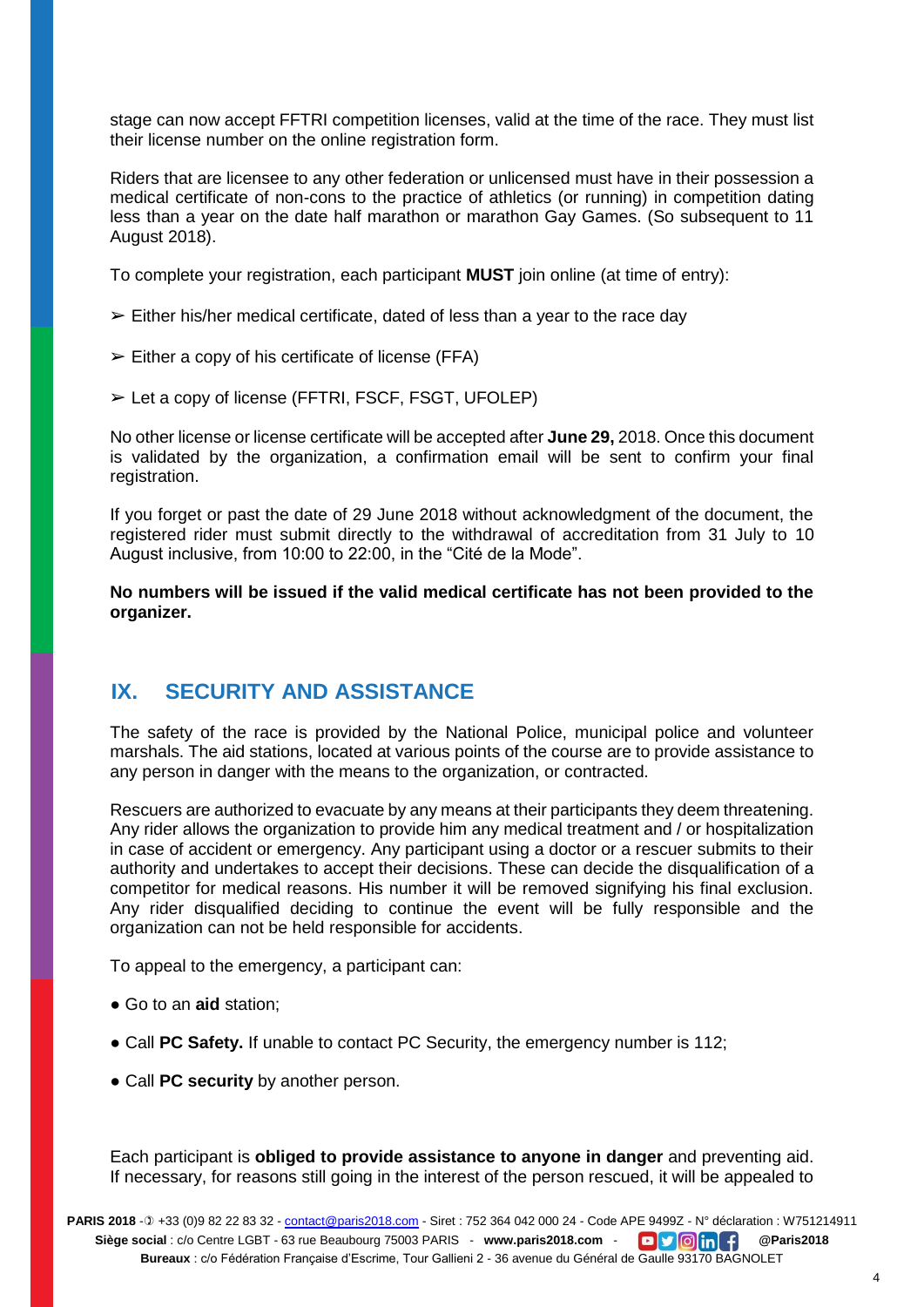firefighters or emergency that will take at that time, operations management and will implement all appropriate means, including helicopter. The resulting cost of the use of these exceptional means will be borne by the rescued person who will also make his return to the point where it has been evacuated. It is the sole responsibility of the participant to constitute and present a dossier to his personal insurance within the deadline.

## **X. NUMBERS**

Numbers can be removed on presentation of proof of identity and accreditation, from 31 July to 10 August inclusive to the City of Fashion. **No numbers will be distributed Saturday, August 11, 2017, day of the race or sent by postal ahead of the event.** 

The number must be hung on the chest (with pins) and it must be fully legible throughout the race. Anyone not wearing bib will be excluded from the race. Bibs can not be given or exchanged with another rider after removing it.

### **XI. SUPPLY**

Refueling points are installed every 5 km and at the finish. Checkpoints are offered water and food to eat in. Each participant must ensure that it has, from each feed zone, the amount of water it needs to reach the next refueling point.

### **XII. TIMING**

Timing will be done with a chip system. All registrants will receive a microchip at the numbers withdrawal that will be detected on the start line and the finish. This chip will allow race regulations control and also the establishment of the results and rankings of the race. To enable normal operation, the chip must not be bent or damaged.

The electronic detection system is selected according to strict criteria of reliability. Despite testing by manufacturers, it is still a very small percentage of non-detection. The lack of data resulting from this non-detection will not allow the organizer to include the official or real time the competitor concerned in the rankings. The organizer would not be held responsible.

Participants will have a maximum time of 3 hours 30 minutes on the Half Marathon and 7 hours on the Marathon to complete the course to the finish line. After crossing the race vehicle announcing the end, competitors must comply with the traffic rules laid down by the rules of the road.

The runner swear in honor to not anticipate the beginning of the race and to do the full distance before crossing the finish line. Bicycles, gear wheels and / or motor is strictly forbidden on the course except those belonging to the organization. The presence of animals is also prohibited on the course.

## **XIII. OFFICIAL JURY**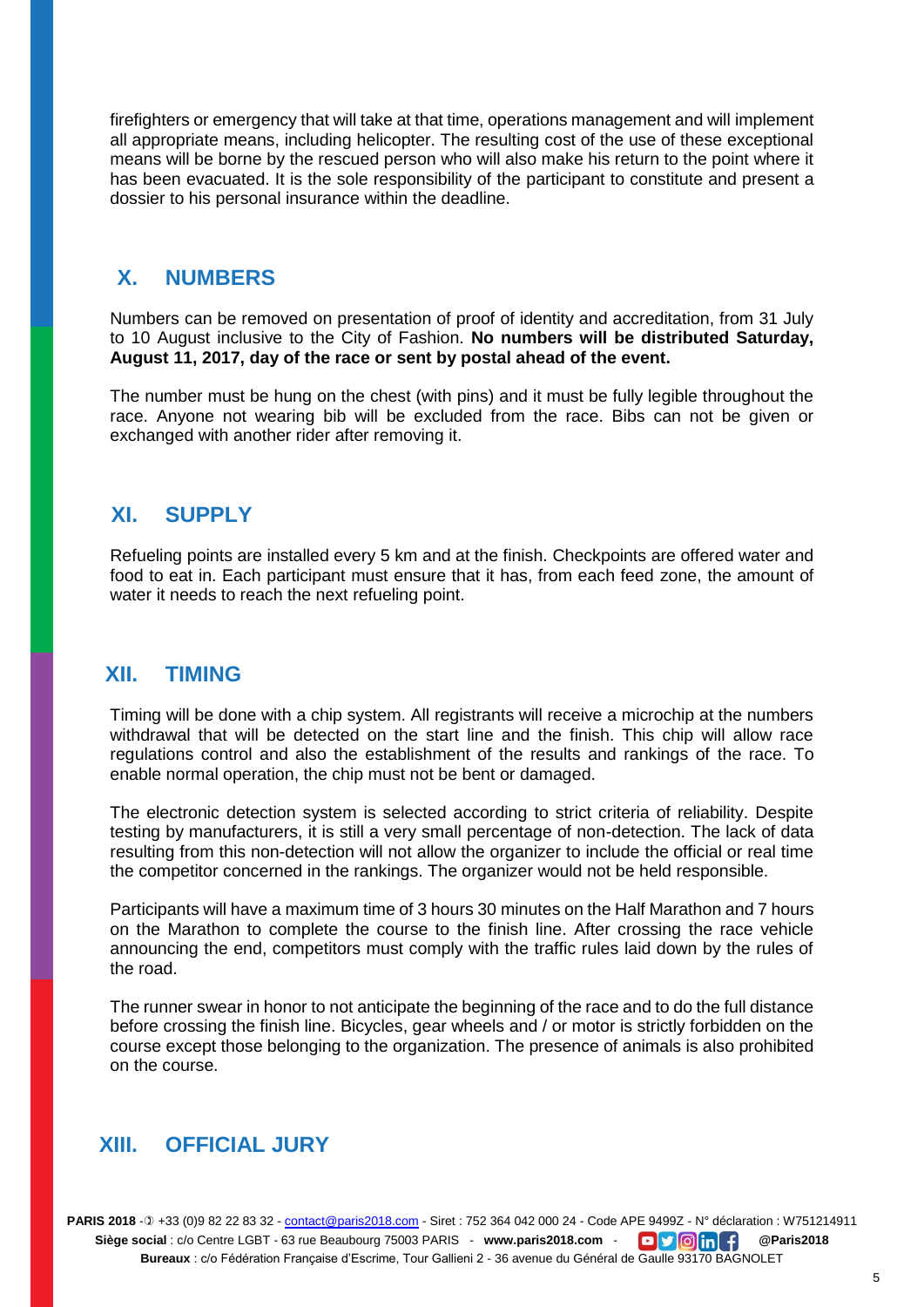The jury is composed of a referee of the FFA, whose decision is final. He is assisted by judges and also appointed by the FFA marshals.

## **XIV. CODE OF CONDUCT**

Registration for the Half Marathon and the Paris Marathon in 2018 implies the acceptance of the terms of this Regulation.

**Article 14.1. Behavior of the Public:** Theft, disturbances to public order, verbal and physical violence, insulting, fraud, scams, intoxicated states, offenses against morality, malignancies, non - compliance with safety regulations and rules of procedure , racism, etc. may cause the organizer to intervene and take appropriate action, either to notify the police, engage filing a complaint.

We ask you to respect the cleanliness and facilities provided for your pleasure and comfort.

**Article 14.2. Theft and Damage to Property of the participants:** The Promoter is not responsible for theft, loss or damage of your personal items on the implementation of the event. Participants will therefore turn against the organizer for any damage to their equipment. The purchase of insurance covering these risks of each spring.

**Article 14.3. Behaviors:** The Organizer also reserves the discretionary right to deny access to any person whose behavior is likely to jeopardize their safety, the safety of other participants or race.

**Article 14.4. Environment:** In order to respect the environment and natural areas crossed, it is strictly forbidden to dump waste (paper, plastic packaging ...) on the course. Bins will be available at each fueling station. They should always be used by the participants. Participants must keep their waste and packaging until the scene reported by the organization to get rid of.

**Article 14.5. Security:** To access the site and to participate in the Event, the Participant expressly acknowledges and agrees that the Promoter may seek security personnel which will be empowered to control both the participants that their personal belongings.

## **XV. INSURANCE**

Liability: According to the legislation, the organizer has taken out insurance covering the financial consequences of its civil liability, that of its employees and all participants of the Half Marathon and the Paris Marathon in 2018. regarding the civil liability of participants, the intervention of this insurance for them is limited to accidents that they might cause during the course of the sporting event. Furthermore, this guarantee will occur in addition to or other insurance policies they could receive elsewhere. Proof can be provided to participants on request.

**Individual Acciden**t: All participants of the Half Marathon and the Paris Marathon 2018, licensed or not a sports federation can subscribe now by mail or at the latest at the close of registration, insurance guaranteeing payment of a capital in case of injury (death or permanent disability) due to an accident on the race course. Compensation, based on the damage occurs once the insured person has an accident while participating in the sports event. This insurance is optional but highly recommended. It can be taken in addition to or in the absence of insurance of the same type owned notably through a sports license, particularly with insurance